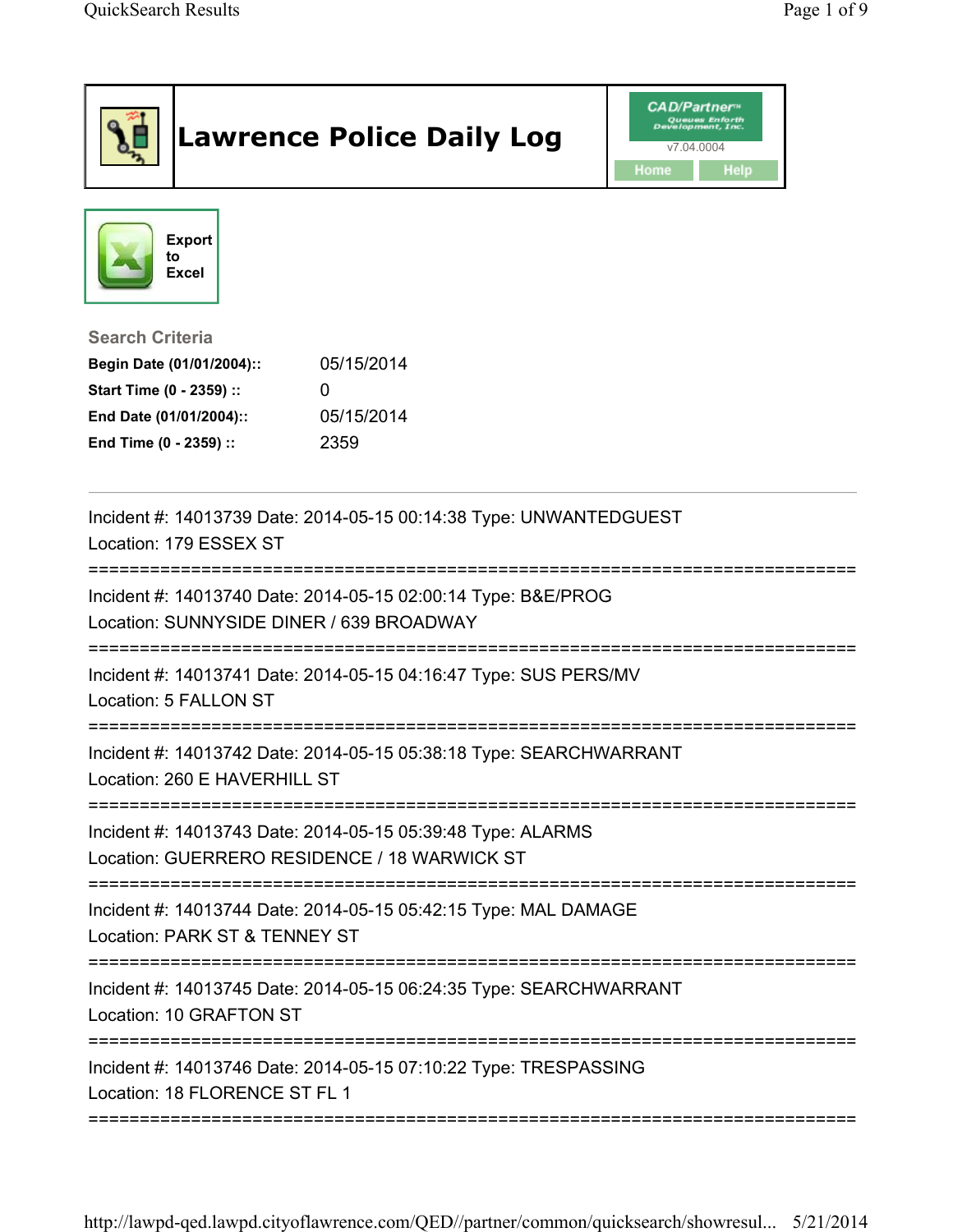| Incident #: 14013747 Date: 2014-05-15 07:16:33 Type: WARRANT SERVE<br>Location: 84 EASTON ST                                                     |
|--------------------------------------------------------------------------------------------------------------------------------------------------|
| Incident #: 14013748 Date: 2014-05-15 07:43:30 Type: PROSTITUTION<br>Location: BROADWAY & FLORENCE ST                                            |
| Incident #: 14013749 Date: 2014-05-15 07:51:28 Type: ALARM/BURG<br>Location: 215 HIGH ST                                                         |
| Incident #: 14013750 Date: 2014-05-15 07:53:10 Type: ALARMS<br>Location: TRAINING SCHOOL / 530 BROADWAY FL 2<br>;=============================== |
| Incident #: 14013751 Date: 2014-05-15 08:07:27 Type: AUTO ACC/NO PI<br>Location: 17 PLATT ST                                                     |
| Incident #: 14013752 Date: 2014-05-15 08:08:17 Type: SUS PERS/MV<br>Location: PARK ST & TENNEY ST                                                |
| Incident #: 14013753 Date: 2014-05-15 08:56:07 Type: PROSTITUTION<br>Location: 27 SPRINGFIELD ST                                                 |
| Incident #: 14013754 Date: 2014-05-15 09:16:18 Type: LARCENY/PAST<br>Location: 432 LOWELL ST                                                     |
| Incident #: 14013755 Date: 2014-05-15 09:25:43 Type: ALARM/BURG<br>Location: 72 BEACON ST                                                        |
| Incident #: 14013756 Date: 2014-05-15 09:35:51 Type: B&E/MV/PAST<br>Location: 334 PARK ST                                                        |
| Incident #: 14013757 Date: 2014-05-15 09:36:44 Type: ALARM OF FIRE<br>Location: 59 WOODLAND ST                                                   |
| Incident #: 14013758 Date: 2014-05-15 09:37:46 Type: SUS PERS/MV<br>Location: 91 WOODLAND ST                                                     |
| Incident #: 14013759 Date: 2014-05-15 09:37:58 Type: B&E/MV/PAST<br>Location: 109 BODWELL ST                                                     |
| Incident #: 14013760 Date: 2014-05-15 09:49:48 Type: TOW OF M/V                                                                                  |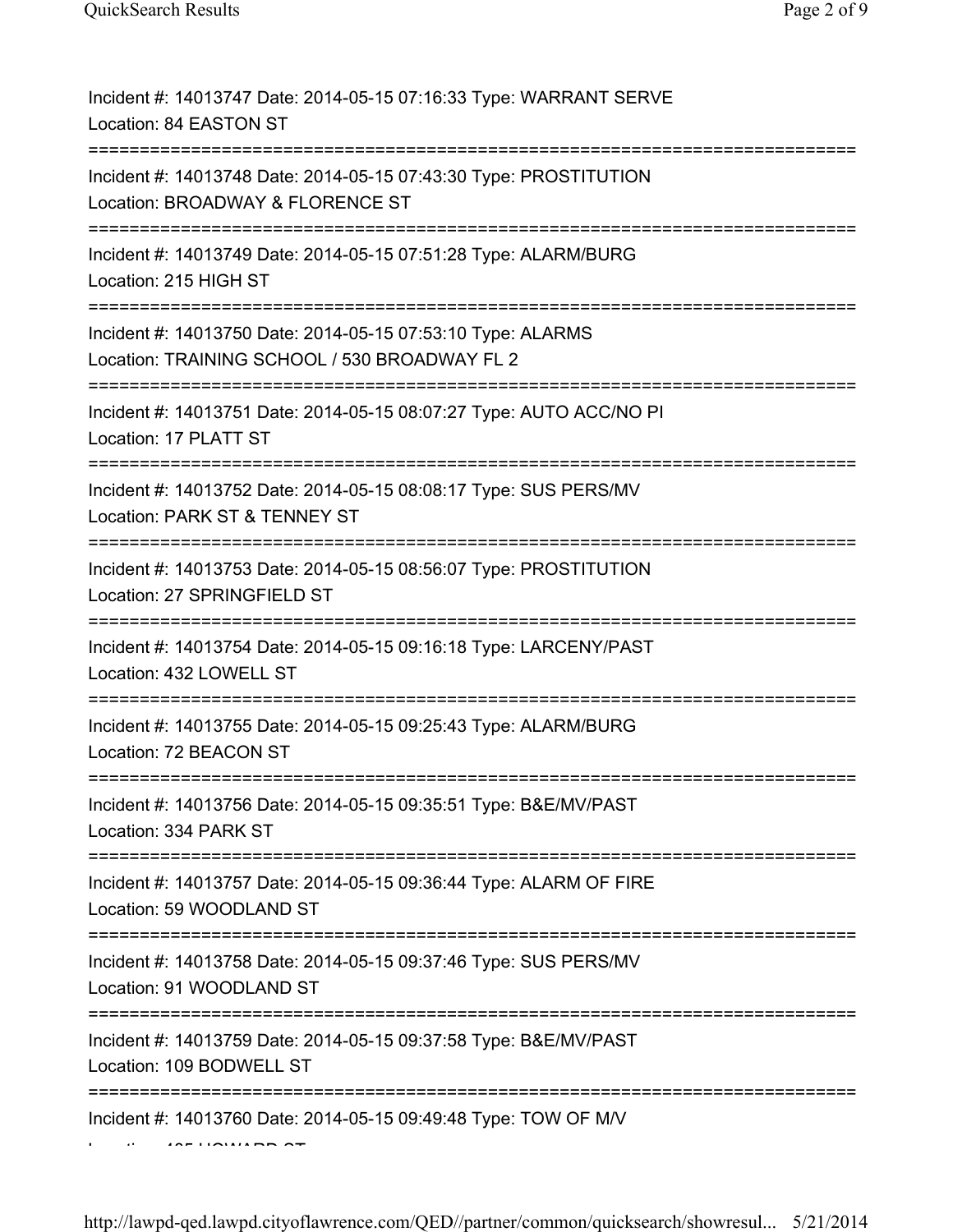| Incident #: 14013761 Date: 2014-05-15 10:22:12 Type: A&B PAST<br>Location: BROOK ST & UNION ST<br>==================                                                        |
|-----------------------------------------------------------------------------------------------------------------------------------------------------------------------------|
| Incident #: 14013762 Date: 2014-05-15 10:22:14 Type: SELECTIVE ENF<br>Location: BROADWAY & TREMONT ST                                                                       |
| Incident #: 14013763 Date: 2014-05-15 10:27:06 Type: SELECTIVE ENF<br>Location: BROADWAY & FRANKLIN<br>=======================                                              |
| Incident #: 14013764 Date: 2014-05-15 10:27:45 Type: SUS PERS/MV<br><b>Location: MARSTON ST</b>                                                                             |
| Incident #: 14013765 Date: 2014-05-15 10:40:26 Type: WARRANT SERVE<br>Location: 32 LAWRENCE ST<br>=====================================                                     |
| Incident #: 14013766 Date: 2014-05-15 10:43:02 Type: SELECTIVE ENF<br>Location: E HAVERHILL ST & MARSTON ST<br>========================                                     |
| =================<br>Incident #: 14013767 Date: 2014-05-15 11:00:14 Type: EXTRA SURVEIL<br>Location: APPLETON ST & ESSEX ST<br>============================<br>:=========== |
| Incident #: 14013768 Date: 2014-05-15 11:02:40 Type: SELECTIVE ENF<br>Location: 31 SUMMER ST                                                                                |
| Incident #: 14013769 Date: 2014-05-15 11:04:38 Type: ALARM/BURG<br>Location: 318 MT VERNON ST                                                                               |
| Incident #: 14013770 Date: 2014-05-15 11:16:31 Type: DOMESTIC/PROG<br>Location: 305 ESSEX ST                                                                                |
| Incident #: 14013771 Date: 2014-05-15 11:37:47 Type: ASSIST FIRE<br>Location: 366 SALEM ST                                                                                  |
| Incident #: 14013772 Date: 2014-05-15 11:42:02 Type: GENERAL SERV<br>Location: 280 MERRIMACK ST                                                                             |
| Incident #: 14013773 Date: 2014-05-15 11:52:02 Type: SELECTIVE ENF<br>Location: LAWRENCE ST & WALNUT ST                                                                     |
|                                                                                                                                                                             |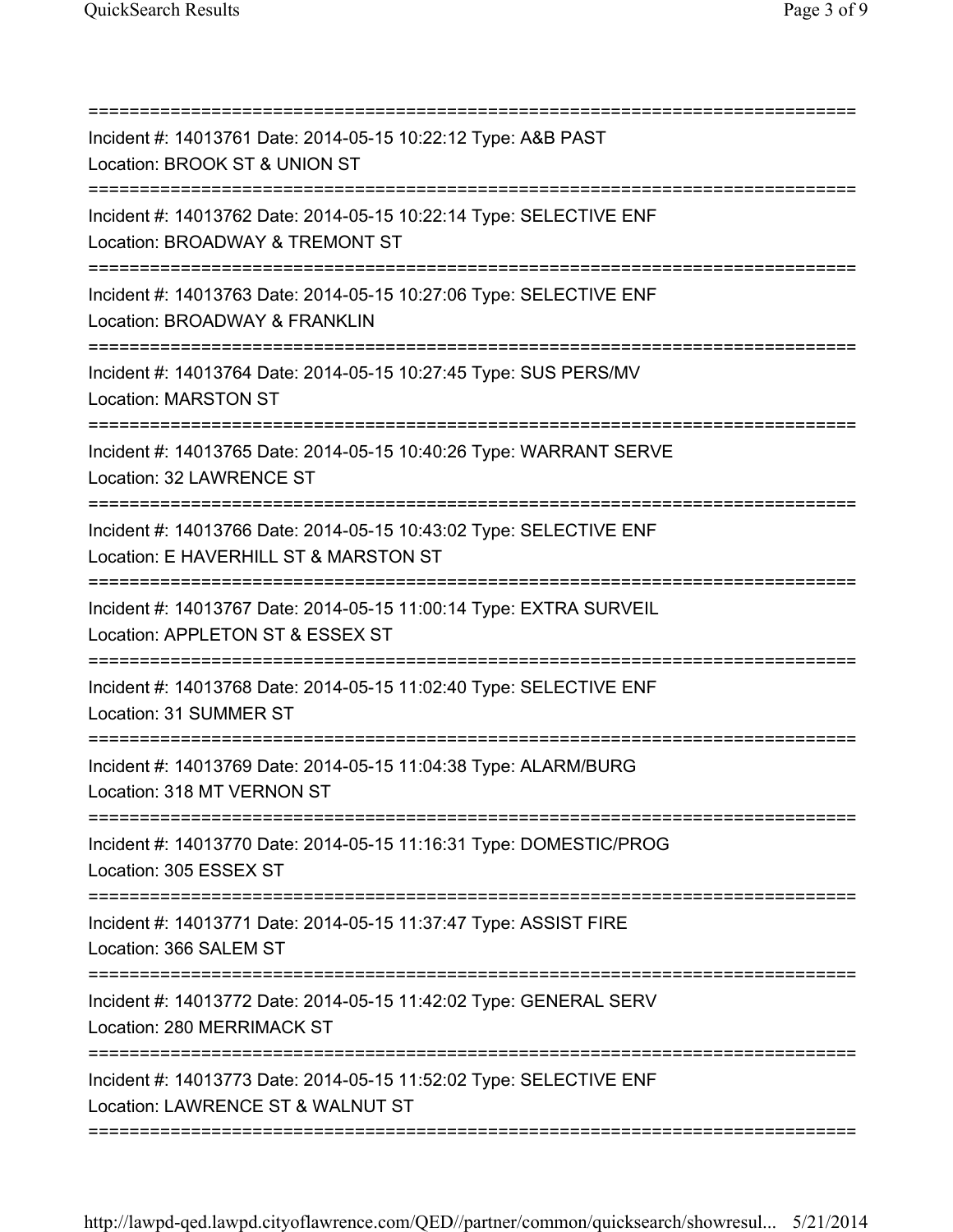| Incident #: 14013774 Date: 2014-05-15 11:59:05 Type: MEDIC SUPPORT<br>Location: 555 S UNION ST                                     |
|------------------------------------------------------------------------------------------------------------------------------------|
| Incident #: 14013775 Date: 2014-05-15 12:21:33 Type: HIT & RUN M/V<br>Location: 243 HIGH ST                                        |
| Incident #: 14013776 Date: 2014-05-15 12:21:57 Type: M/V STOP<br>Location: LAWRENCE ST & WALNUT ST                                 |
| Incident #: 14013777 Date: 2014-05-15 12:23:30 Type: SELECTIVE ENF<br>Location: 50 BROADWAY<br>:================================== |
| Incident #: 14013778 Date: 2014-05-15 12:26:41 Type: FRAUD<br>Location: TERRA LUNA CAFE / 225 ESSEX ST<br>====================     |
| Incident #: 14013779 Date: 2014-05-15 12:30:34 Type: SELECTIVE ENF<br>Location: MCDONALDS / 50 BROADWAY                            |
| Incident #: 14013780 Date: 2014-05-15 12:30:51 Type: ALARM/BURG<br>Location: 16 OHIO AV                                            |
| Incident #: 14013781 Date: 2014-05-15 12:44:29 Type: GENERAL SERV<br>Location: 378 SALEM ST                                        |
| Incident #: 14013782 Date: 2014-05-15 13:00:40 Type: ANIMAL COMPL<br>Location: 33 BENNINGTON ST                                    |
| Incident #: 14013783 Date: 2014-05-15 13:17:17 Type: SELECTIVE ENF<br><b>Location: HIGH ST</b>                                     |
| Incident #: 14013784 Date: 2014-05-15 13:49:21 Type: SELECTIVE ENF<br>Location: 291 BROADWAY                                       |
| Incident #: 14013785 Date: 2014-05-15 13:55:47 Type: SELECTIVE ENF<br>Location: 64 MANCHESTER ST                                   |
| ----------------------------------<br>Incident #: 14013786 Date: 2014-05-15 14:01:36 Type: INVEST CONT<br>Location: 15 UNION ST    |
| Incident #: 14013788 Date: 2014-05-15 14:17:07 Type: M/V STOP                                                                      |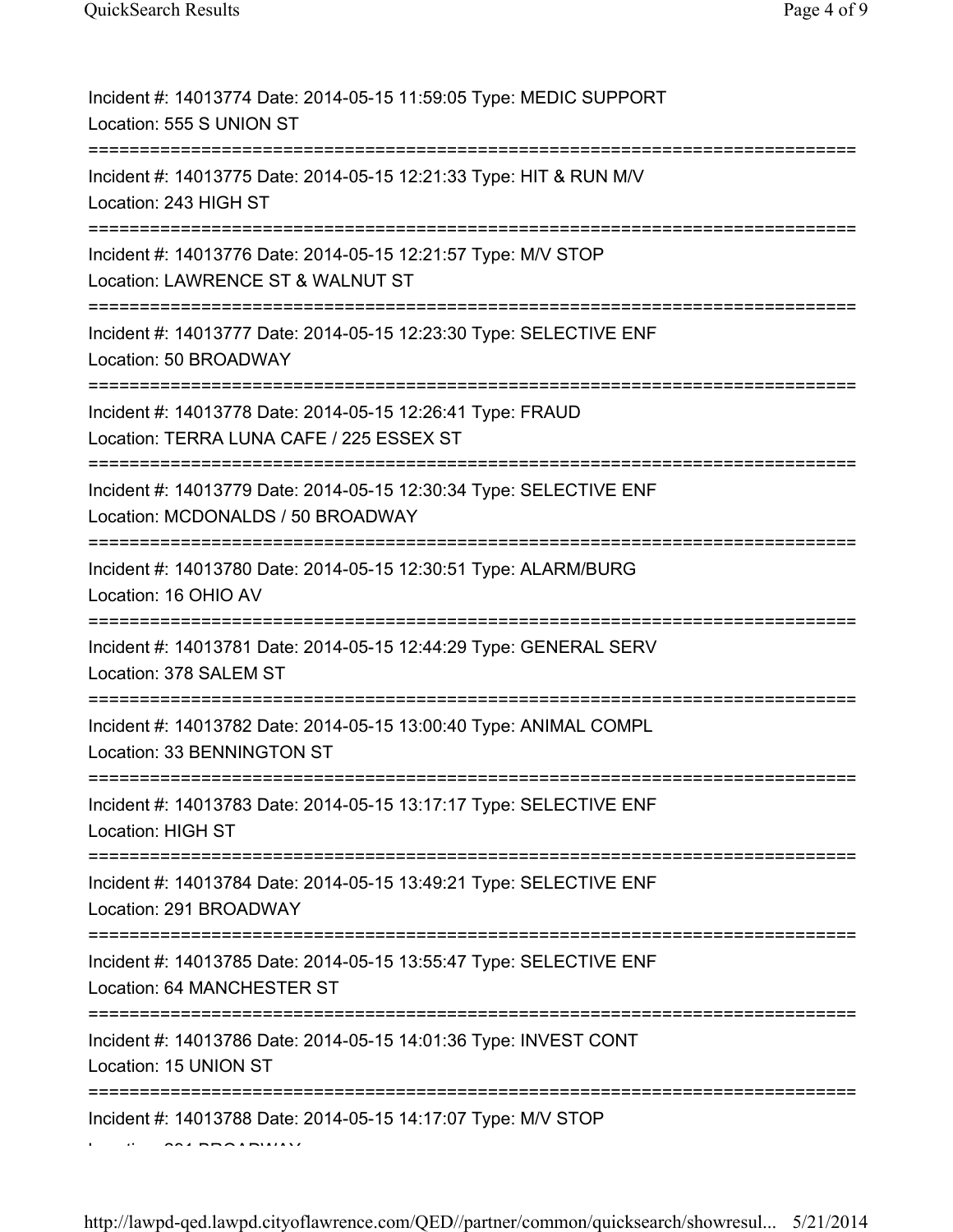=========================================================================== Incident #: 14013787 Date: 2014-05-15 14:17:28 Type: SELECTIVE ENF Location: AVON ST & JACKSON ST =========================================================================== Incident #: 14013789 Date: 2014-05-15 14:21:22 Type: LARCENY/PAST Location: 2 APPLETON ST =========================================================================== Incident #: 14013790 Date: 2014-05-15 14:27:57 Type: KEEP PEACE Location: 133 MAY ST =========================================================================== Incident #: 14013791 Date: 2014-05-15 14:30:24 Type: SELECTIVE ENF Location: AVON ST & JACKSON ST =========================================================================== Incident #: 14013792 Date: 2014-05-15 14:33:15 Type: DISTURBANCE Location: HESS / 500 S UNION ST =========================================================================== Incident #: 14013793 Date: 2014-05-15 14:42:55 Type: SELECTIVE ENF Location: SAXONIA AV =========================================================================== Incident #: 14013794 Date: 2014-05-15 14:43:35 Type: INVESTIGATION Location: 165 CRAWFORD ST =========================================================================== Incident #: 14013795 Date: 2014-05-15 14:49:19 Type: AUTO ACC/PI Location: AMES ST & WATER ST =========================================================================== Incident #: 14013798 Date: 2014-05-15 15:03:59 Type: DISTURBANCE Location: BROADWAY & ESSEX ST =========================================================================== Incident #: 14013796 Date: 2014-05-15 15:04:37 Type: ALARM/BURG Location: 14 PERE MARQUETTE AV =========================================================================== Incident #: 14013797 Date: 2014-05-15 15:04:58 Type: M/V STOP Location: BROADWAY & CONCORD ST =========================================================================== Incident #: 14013799 Date: 2014-05-15 15:07:06 Type: FRAUD Location: 31 MORTON ST =========================================================================== Incident #: 14013800 Date: 2014-05-15 15:19:59 Type: CK WELL BEING Location: 35 COMMON ST #113 ===========================================================================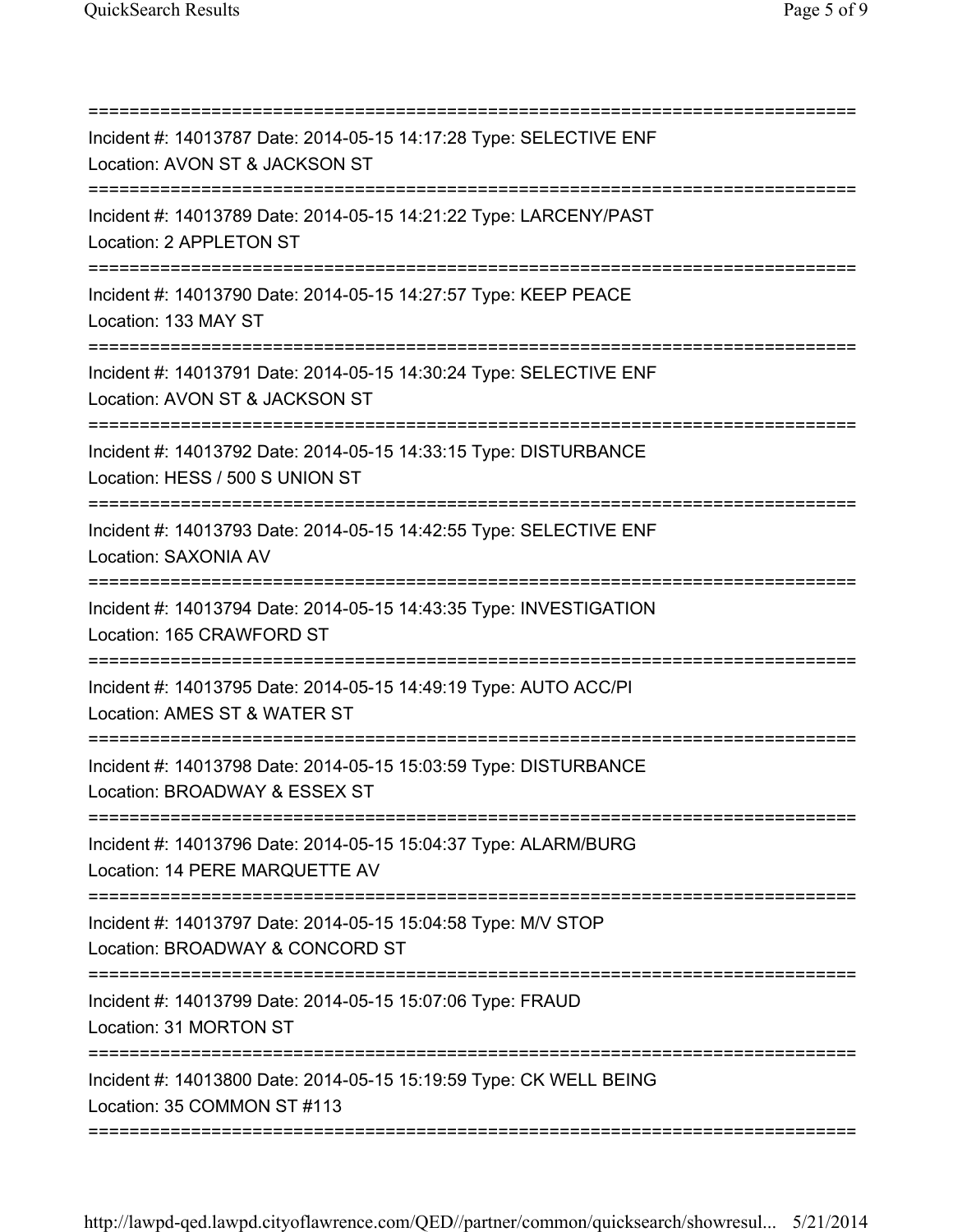| Incident #: 14013801 Date: 2014-05-15 15:50:10 Type: AUTO ACC/NO PI<br>Location: 19 GROTON ST                                                       |
|-----------------------------------------------------------------------------------------------------------------------------------------------------|
| Incident #: 14013802 Date: 2014-05-15 15:59:32 Type: WIRE DOWN<br>Location: IMAGINE THAT / 254 MERRIMACK ST<br>;=================================== |
| Incident #: 14013803 Date: 2014-05-15 16:02:08 Type: UNWANTEDGUEST<br>Location: MCDONALDS / 599 ANDOVER ST                                          |
| Incident #: 14013804 Date: 2014-05-15 16:08:47 Type: SELECTIVE ENF<br>Location: HALLENAN AV & HAVERHILL ST<br>=================                     |
| Incident #: 14013805 Date: 2014-05-15 16:12:03 Type: AUTO ACC/NO PI<br>Location: LAWRENCE ST & STEARNS AV<br>=========================              |
| Incident #: 14013806 Date: 2014-05-15 16:21:32 Type: DOMESTIC/PAST<br>Location: 42 SHATTUCK ST #1ST                                                 |
| Incident #: 14013807 Date: 2014-05-15 16:41:36 Type: DISTURBANCE<br>Location: 15 HALL ST                                                            |
| Incident #: 14013808 Date: 2014-05-15 16:49:26 Type: DOMESTIC/PROG<br>Location: 125 WEST ST FL 1ST                                                  |
| Incident #: 14013809 Date: 2014-05-15 16:58:02 Type: AUTO ACC/NO PI<br>Location: 55 HIGH ST                                                         |
| Incident #: 14013810 Date: 2014-05-15 16:59:02 Type: UNWANTEDGUEST<br>Location: BROADWAY & HAVERHILL ST                                             |
| Incident #: 14013811 Date: 2014-05-15 17:21:00 Type: ALARM/BURG<br>Location: L & R MARKET / 486 HOWARD ST                                           |
| Incident #: 14013812 Date: 2014-05-15 17:28:02 Type: INVESTIGATION<br>Location: 93 BRADFORD ST                                                      |
| Incident #: 14013813 Date: 2014-05-15 17:30:35 Type: GENERAL SERV<br>Location: 25 MARSTON ST                                                        |
| Incident #: 14013814 Date: 2014-05-15 17:38:33 Type: MV/BLOCKING                                                                                    |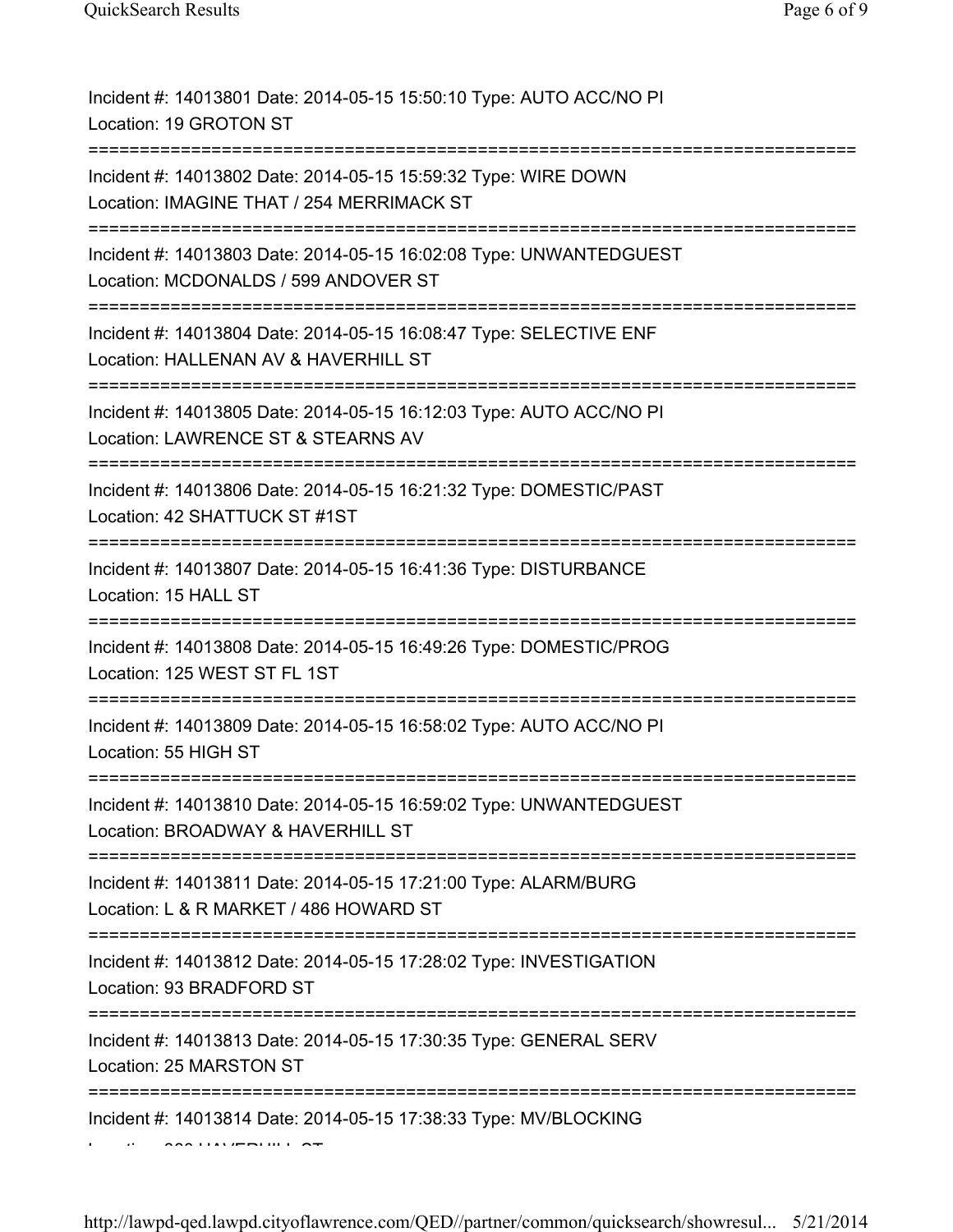=========================================================================== Incident #: 14013815 Date: 2014-05-15 18:07:22 Type: SUS PERS/MV Location: BELMONT ST & KENDRICK ST =========================================================================== Incident #: 14013816 Date: 2014-05-15 18:34:03 Type: COURT DOC SERVE Location: 10 ALBION ST =========================================================================== Incident #: 14013817 Date: 2014-05-15 18:42:05 Type: ASSSIT OTHER PD Location: RTE 28 =========================================================================== Incident #: 14013818 Date: 2014-05-15 18:43:19 Type: COURT DOC SERVE Location: 32 BROOK ST FL 1ST =========================================================================== Incident #: 14013819 Date: 2014-05-15 18:50:28 Type: COURT DOC SERVE Location: 243 FERRY ST =========================================================================== Incident #: 14013820 Date: 2014-05-15 18:52:34 Type: COURT DOC SERVE Location: 207 FERRY ST =========================================================================== Incident #: 14013821 Date: 2014-05-15 18:56:26 Type: COURT DOC SERVE Location: 31 BOSTON ST =========================================================================== Incident #: 14013822 Date: 2014-05-15 18:59:04 Type: CK WELL BEING Location: 9 KINGSTON ST FL 1 =========================================================================== Incident #: 14013823 Date: 2014-05-15 19:05:46 Type: TRESPASSING Location: BRUCE ANNEX / LOWELL ST & MILTON ST =========================================================================== Incident #: 14013824 Date: 2014-05-15 19:15:46 Type: TOW OF M/V Location: 36 WOODLAND ST =========================================================================== Incident #: 14013825 Date: 2014-05-15 19:19:58 Type: ALARM/BURG Location: CARRIBEAN BAKERY / 205 BROADWAY =========================================================================== Incident #: 14013826 Date: 2014-05-15 19:20:42 Type: ASSSIT OTHER PD Location: ALDER ST & RHINE ST =========================================================================== Incident #: 14013827 Date: 2014-05-15 19:42:59 Type: 209A/VIOLATION Location: 437 ANDOVER ST ===========================================================================

http://lawpd-qed.lawpd.cityoflawrence.com/QED//partner/common/quicksearch/showresul... 5/21/2014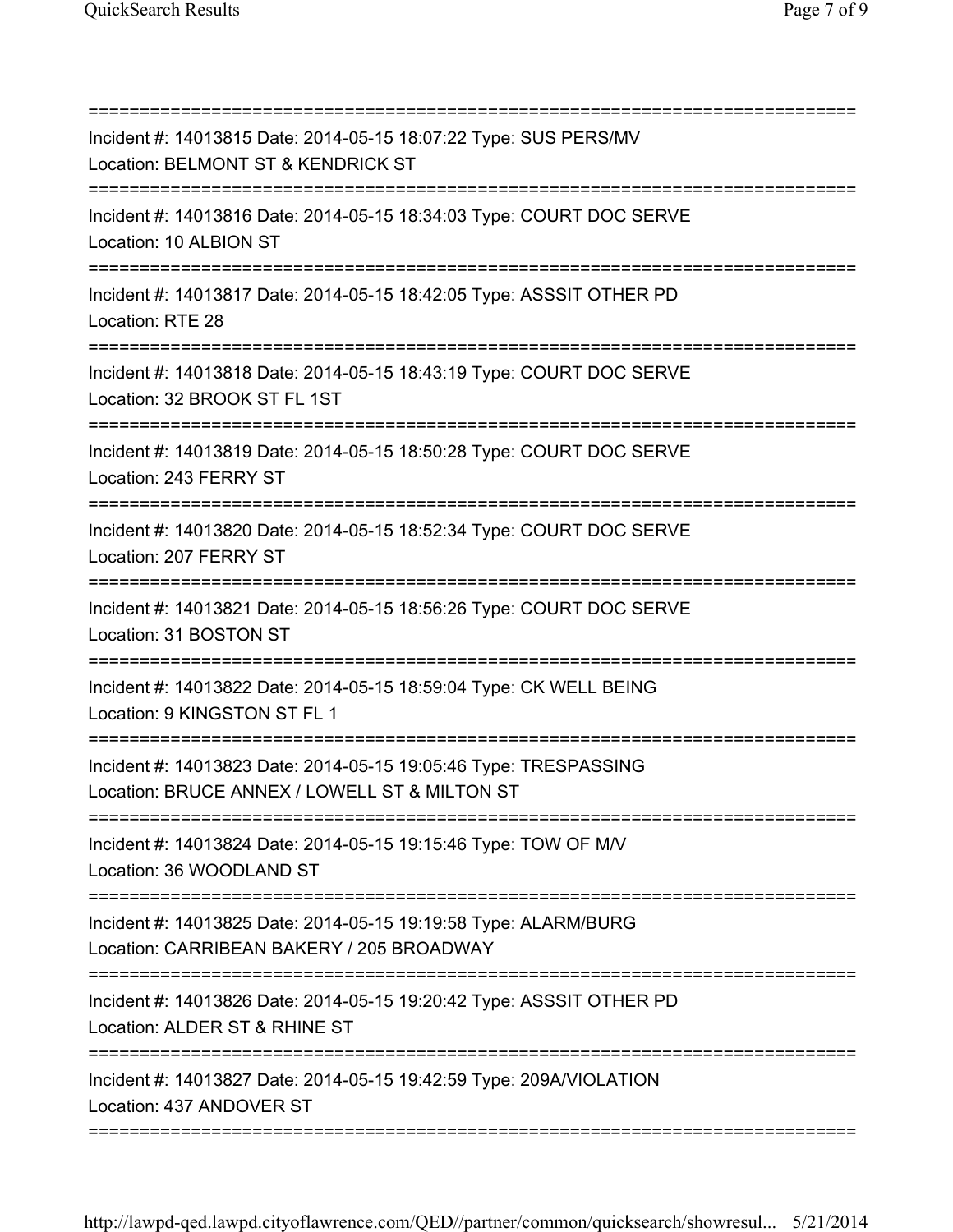| Incident #: 14013828 Date: 2014-05-15 19:47:32 Type: VIO CITY ORD<br>Location: NORTH COMMON / null                            |
|-------------------------------------------------------------------------------------------------------------------------------|
| Incident #: 14013829 Date: 2014-05-15 19:57:49 Type: NOTIFICATION<br>Location: 31 ROLLINS ST                                  |
| Incident #: 14013830 Date: 2014-05-15 20:00:30 Type: SUS PERS/MV<br>Location: OREGON AV & TOWER HILL ST                       |
| Incident #: 14013831 Date: 2014-05-15 20:07:01 Type: NOTIFICATION<br>Location: 115 MARGIN ST #A                               |
| Incident #: 14013832 Date: 2014-05-15 20:13:29 Type: NOISE ORD<br>Location: 20 PLEASANT TER                                   |
| Incident #: 14013833 Date: 2014-05-15 20:53:09 Type: 911 HANG UP<br>Location: 268 LAWRENCE ST                                 |
| Incident #: 14013834 Date: 2014-05-15 21:00:24 Type: WARRANT SERVE<br>Location: 54 MANCHESTER ST                              |
| Incident #: 14013835 Date: 2014-05-15 21:19:45 Type: DISTURBANCE<br>Location: 19 SHATTUCK ST                                  |
| Incident #: 14013836 Date: 2014-05-15 21:31:47 Type: INVEST CONT<br>Location: HOLY FAMILY HOSPITAL / null                     |
| Incident #: 14013837 Date: 2014-05-15 21:36:22 Type: LOUD NOISE<br>Location: 25 TREMONT ST                                    |
| Incident #: 14013838 Date: 2014-05-15 21:37:47 Type: TOW OF M/V<br>Location: 37 SHATTUCK ST                                   |
| Incident #: 14013839 Date: 2014-05-15 21:39:28 Type: ALARM/BURG<br>Location: COMM CHEVY / 155 MARSTON ST                      |
| ==========================<br>Incident #: 14013840 Date: 2014-05-15 21:39:53 Type: M/V STOP<br>Location: ALLSTON ST & HIGH ST |
| Incident #: 14013841 Date: 2014-05-15 21:50:33 Type: ROBBERY UNARM                                                            |
|                                                                                                                               |